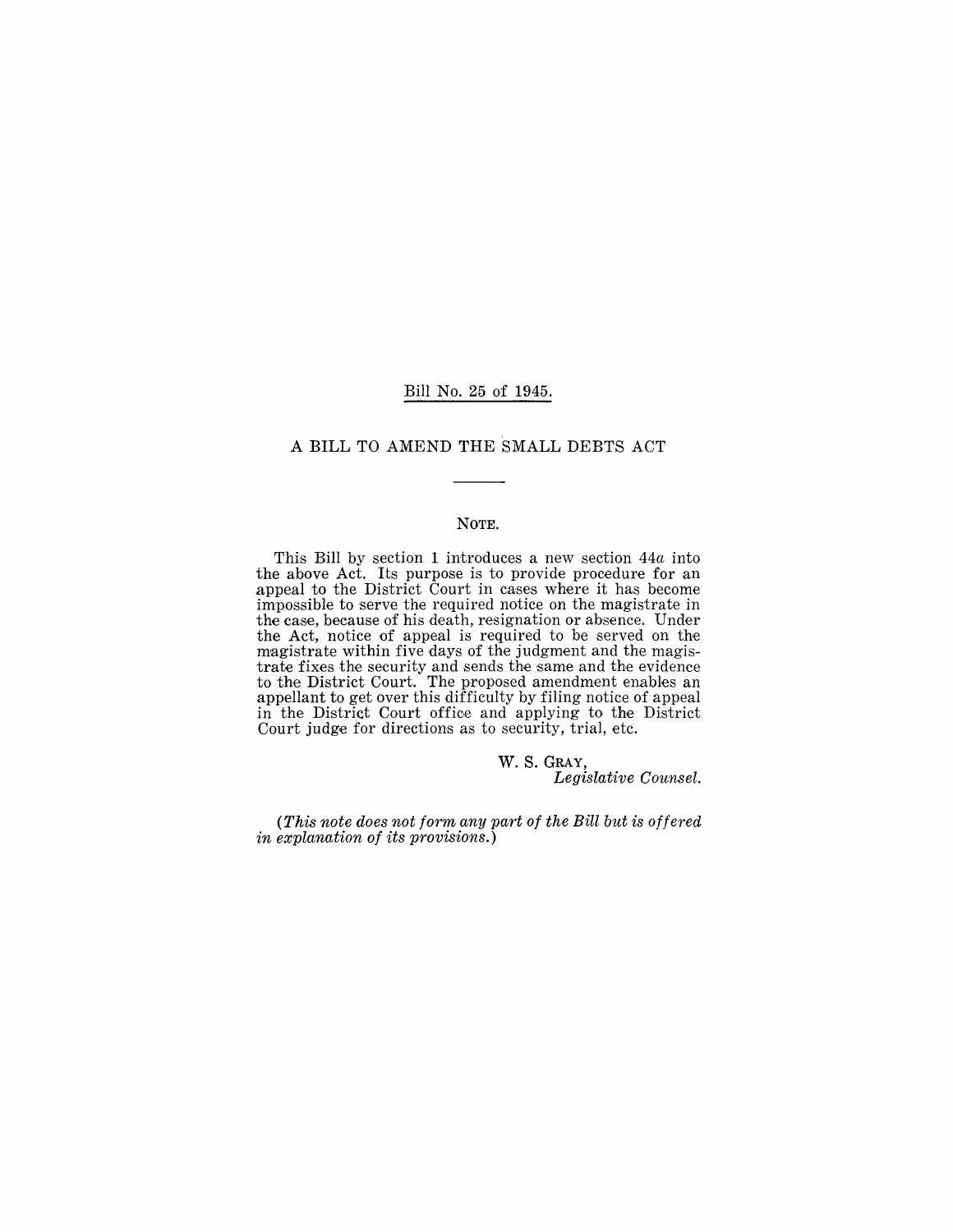## **BILL**

#### No. 25 of 1945.

An Act to amend The Small Debts Act.

#### *(Assented to* , 1945.)

**HIS** MAJESTY, by and with the advice and consent of the Legislative Assembly of the Province of Alberta, enacts as follows:

**1.** *The Small Debts Act*, being chapter 145 of the Revised Statutes of Alberta, 1942, is hereby amended by adding immediately after section 44 thereof the following new section:

" $44a$ .  $-(1)$  In this section 'judge' means a District Court Judge exercising jurisdiction in the judicial district or subjudicial district in which the proceedings were carried on.

"(2) In any case where an appellant has been unable to serve upon the magistrate a written notice of his intention to appeal within the time limited by section 43 by reason of the death, resignation or absence of the magistrate or any other cause beyond the control of the appellant, he may within two days after the expiration of the said period of five days file a written notice of his intention to appeal in the office of the Clerk or Deputy Clerk of the District Court of the judicial district or sub-judicial district in which the proceeding were carried on.

"(3) Within ten days after the filing of the Notice of Appeal as aforesaid, or within such further period as a judge may allow, the appellant may, after giving to the respondent two clear days notice of the applieation, apply to a judge for an order for directions as to the service of the Notice of Appeal on the respondent, the amount and nature of the security to be filed or deposited with the Clerk or Deputy Clerk of the District Court, and as to the time and method of the hearing of the appeal.

" $(4)$  If the judge is satisified that the appellant was unable to serve the Notice of Appeal' upon the magistrate within the time limited for one of the reasons hereinbefore set out, he may grant an order as applied for pursuant to subsection  $(2)$ , but if not so satisfied he shall disallow the appellant's application, and the appeal shall thereupon be dismissed.

"(5) In any order made pursuant to subsection  $(4)$ , the judge may direct that the appeal be heard as a trial *de novo* if he is satisfied that the appellant is unable to procure a certified copy of the evidence taken at the trial and the documents connected with the case."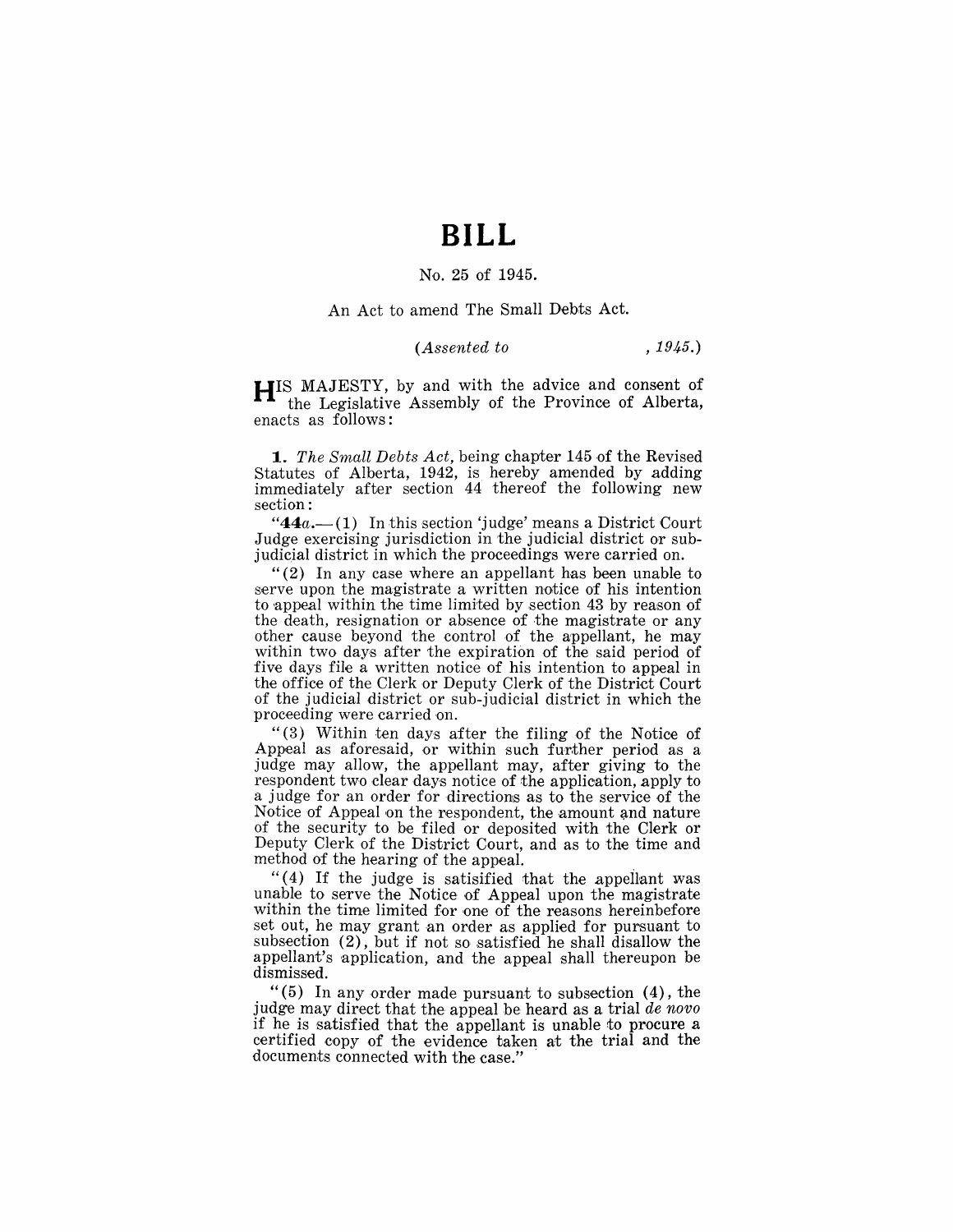**2.** The said Act is further amended as to section 47 by inserting at the beginning of the said section the words "Subject to the provisions of subsections (3) and (4) of section *44a".* 

**3.** This Act shall come into force on the day upon which it is assented to.